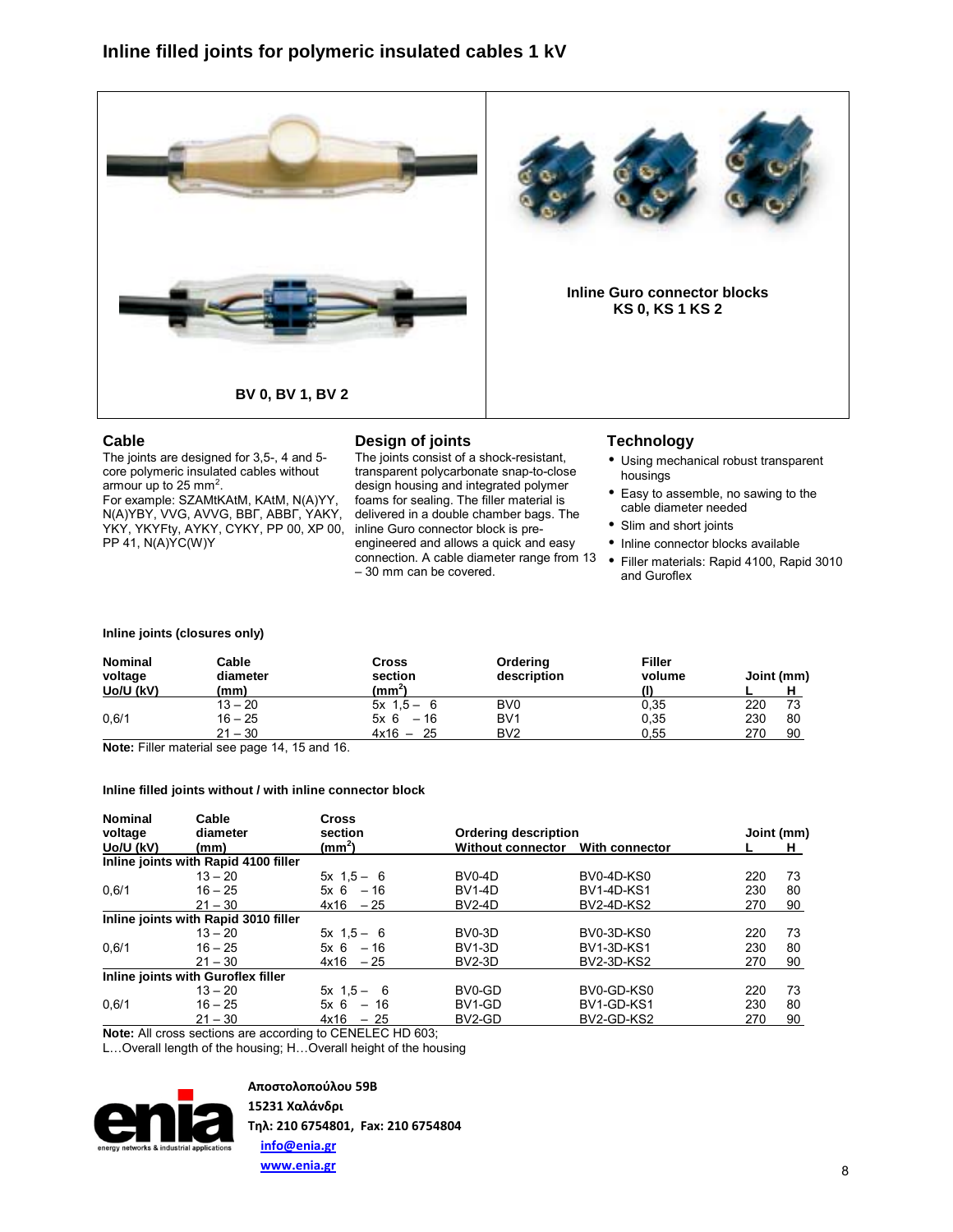

The joints are designed for 3,5-, and 4-core polymeric insulated cables without armour up to 400 mm<sup>2</sup>.

For example: SZAMtKAtM, KAtM, N(A)YY, N(A)YBY, VVG, AVVG, ВВГ, АВВГ, YAKY, YKY, YKYFty, AYKY, CYKY, PP 00, XP 00, PP 41, N(A)YC(W)Y

# **Design of joints**

The joints consist of impact-resistant, grey polypropylene snap-to-close design (VMP) or rigid bolted-together polypropylene (VMY, HMY) housings and polymer foams for sealing. The filler material is delivered in double chamber bags (D) or in cans (C). A cable diameter range from  $25 - 76$  mm can be covered.

## **Technology**

- Using extremely mechanical robust housings
- Easy to assemble, no adjustment to the cable diameter needed
- Quick and easy installation
- Cable strain relief clamps available
- Filler materials: Rapid 4100, Rapid 3010 and Guroflex

#### **Inline joints (closures only)**

| <b>Nominal</b><br>voltage | Cable<br>diameter | Cross<br>section  | Ordering<br>description | <b>Filler</b><br>volume |     | Joint (mm) |
|---------------------------|-------------------|-------------------|-------------------------|-------------------------|-----|------------|
| Uo/U (kV)                 | (mm)              | (mm <sup>2)</sup> |                         |                         |     |            |
|                           | $25 - 40$         | $4x 25 - 70$      | <b>VMY405</b>           | 1,60                    | 405 | 122        |
| 0.6/1                     | $30 - 52$         | $4x$ 35 - 185     | <b>VMP600</b>           | 4.55                    | 600 | 163        |
|                           | $44 - 65$         | $4x150 - 240$     | <b>HMY661-B</b>         | 6.45                    | 650 | 200        |
|                           | $44 - 76$         | $4x150 - 400$     | <b>VMP950</b>           | 12.90                   | 950 | 190        |

**Note:** Filler material see page 14, 15 and 16.

#### **Inline filled joints without connectors**

| <b>Nominal</b> | Cable                                | <b>Cross</b>       |                  |            |  |
|----------------|--------------------------------------|--------------------|------------------|------------|--|
| voltage        | diameter                             | section            | Ordering         | Joint (mm) |  |
| Uo/U (kV)      | (mm)                                 | (mm <sup>2</sup> ) | description      | н          |  |
|                | Inline joints with Rapid 4100 filler |                    |                  |            |  |
|                | $25 - 40$                            | $4x 25 - 70$       | VMY405-4D        | 122<br>405 |  |
| 0.6/1          | $30 - 52$                            | $4x$ 35 - 185      | VMP600-4C        | 163<br>600 |  |
|                | $44 - 65$                            | $4x150 - 240$      | HMY661-B-4C      | 650<br>200 |  |
|                | $44 - 76$                            | $4x150 - 400$      | VMP950-4C        | 950<br>190 |  |
|                | Inline joints with Rapid 3010 filler |                    |                  |            |  |
|                | $25 - 40$                            | $4x 25 - 70$       | VMY405-3D        | 122<br>405 |  |
| 0.6/1          | $30 - 52$                            | $4x$ 35 - 185      | VMP600-3C        | 163<br>600 |  |
|                | $44 - 65$                            | $4x150 - 240$      | HMY661-B-3C      | 200<br>650 |  |
|                | $44 - 76$                            | $4x150 - 400$      | VMP950-3C        | 190<br>950 |  |
|                | Inline joints with Guroflex filler   |                    |                  |            |  |
|                | $25 - 40$                            | $4x 25 - 70$       | <b>VMY405-GD</b> | 122<br>405 |  |
| 0.6/1          | $30 - 52$                            | $4x$ 35 - 185      | <b>VMP600-GC</b> | 163<br>600 |  |
|                | $44 - 65$                            | $4x150 - 240$      | HMY661-B-GC      | 650<br>200 |  |
|                | $44 - 76$                            | $4x150 - 400$      | <b>VMP950-GC</b> | 190<br>950 |  |

**Note:** All cross sections are according to CENELEC HD 603;

L... Overall length of the housing; H... Overall height of the housing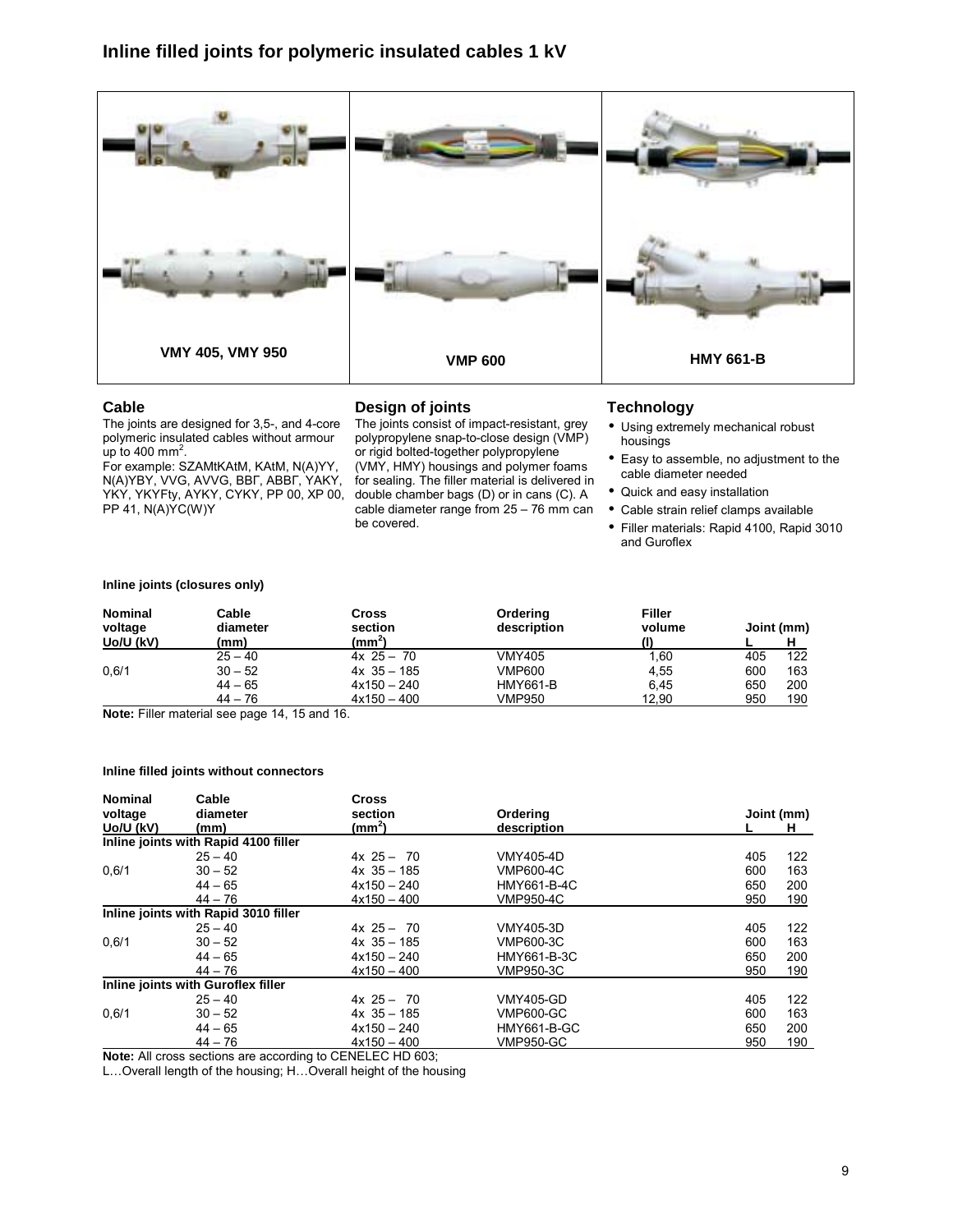**Inline filled joints with mechanical connectors** 

| <b>Nominal</b><br>Cable |                                      | <b>Cross</b>          | Ordering             | <b>Connector</b> |     |            |
|-------------------------|--------------------------------------|-----------------------|----------------------|------------------|-----|------------|
| voltage                 | diameter                             | section               | description          | screw head       |     | Joint (mm) |
| Uo/U (kV)               | (mm)                                 | (mm <sup>2</sup> )    |                      |                  |     | H.         |
|                         | Inline joints with Rapid 4100 filler |                       |                      |                  |     |            |
|                         | $25 - 40$                            | $4x + 25 - 70$        | VMY405-4D-4896-Z     | Grub screw       | 405 | 122        |
| 0.6/1                   | $30 - 52$                            | $4x \, 35 - 150(185)$ | VMP600-4C-4893.1*    | Outer hexagonal  | 600 | 163        |
|                         | $44 - 65$                            | $4x150 - 240$         | HMY661-B-4C-6997.1** | Outer hexagonal  | 650 | 200        |
|                         | $44 - 76$                            | $4x150 - 300$         | VMP950-4C-UST300     | Outer hexagonal  | 950 | 190        |
|                         | Inline joints with Rapid 3010 filler |                       |                      |                  |     |            |
|                         | $25 - 40$                            | $4x$ 25 - 70          | VMY405-3D-4896-Z     | Grub screw       | 405 | 122        |
| 0,6/1                   | $30 - 52$                            | $4x$ 35 - 150(185)    | VMP600-3C-4893.1*    | Outer hexagonal  | 600 | 163        |
|                         | $44 - 65$                            | $4x150 - 240$         | HMY661-B-3C-6997.1** | Outer hexagonal  | 650 | 200        |
|                         | $44 - 76$                            | $4x150 - 300$         | VMP950-3C-UST300     | Outer hexagonal  | 950 | 190        |
|                         | Inline joints with Guroflex filler   |                       |                      |                  |     |            |
|                         | $25 - 40$                            | $4x$ 25 - 70          | VMY405-GD-4896-Z     | Grub screw       | 405 | 122        |
| 0.6/1                   | $30 - 52$                            | $4x$ 35 - 150(185)    | VMP600-GC-4893.1*    | Outer hexagonal  | 600 | 163        |
|                         | $44 - 65$                            | $4x150 - 240$         | HMY661-B-GC-6997.1** | Outer hexagonal  | 650 | 200        |
|                         | $44 - 76$                            | $4x150 - 300$         | VMP950-GC-UST300     | Outer hexagonal  | 950 | 190        |

**Note:** All cross sections are according to CENELEC HD 603;

L…Overall length of the housing; H…Overall height of the housing<br>\* 185mm<sup>2</sup> sector shaped must be round pressed<br>\*\* 150mm<sup>2</sup> only round sector shaped

The grub screw has an inner hexagonal socket.

The outer hexagonal screw type has shear bolts.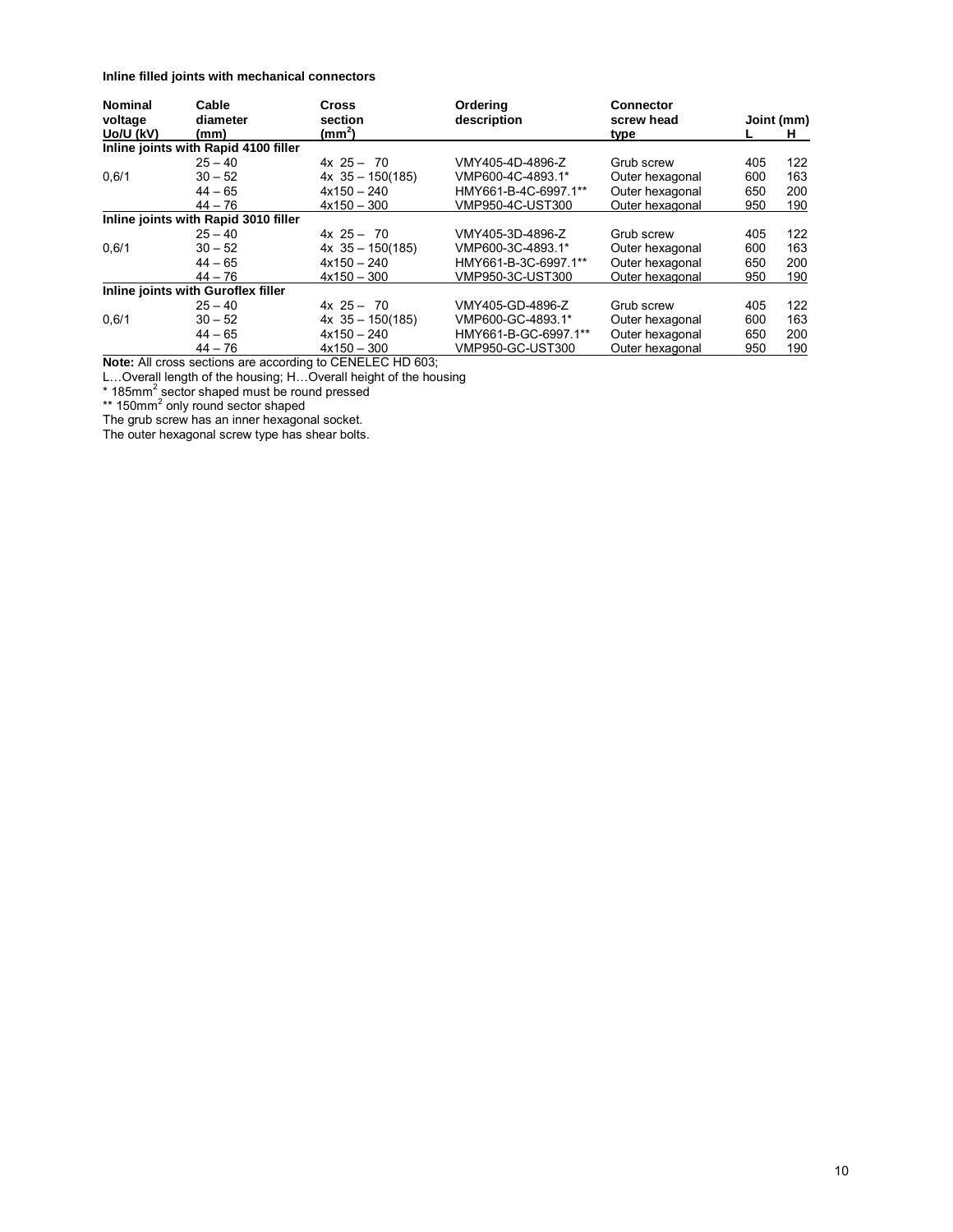

The joints are designed for 3,5-, 4 and 5 core polymeric insulated cables without armour up to 25 mm<sup>2</sup>. For example: SZAMtKAtM, KAtM, N(A)YY, N(A)YBY, VVG, AVVG, ВВГ, АВВГ, YAKY, YKY, YKYFty, AYKY, CYKY, PP 00, XP 00, PP 41, N(A)YC(W)Y

## **Design of joints**

The joint consists of a shock-resistant, transparent polycarbonate snap-to-close design housing and integrated polymer foams for sealing. The filler material is delivered in a double chamber bag. The branch connectors allow a quick and easy connection. A cable diameter range from  $10 - 30$  mm can be covered. Different types of Guro branch connectors are available like single mantle clamps or connector blocks.

# **Technology**

- Using mechanical robust transparent housing
- Easy to assemble, no sawing to the cable diameter needed
- Slim and short joints
- Filler materials: Rapid 4100, Rapid 3010 and Guroflex

#### **Branch joint (closure only)**

| <b>Nominal</b><br>voltage | Cable<br>diameter (mm)                       | <b>Cross section</b><br>Main | <b>Branch</b> | Orderina<br>description | Filler<br>volume |     | Joint (mm) |
|---------------------------|----------------------------------------------|------------------------------|---------------|-------------------------|------------------|-----|------------|
| Uo/U (kV)                 | Main / branch                                | (mm²)                        |               |                         |                  |     |            |
| 0,6/1                     | $10 - 30$                                    | $5x1.5 - 25$                 | $5x1.5 - 25$  | BAV2U                   | 0.80             | 238 | 110        |
|                           | Nets: Filler motorial age nego 14, 15 and 16 |                              |               |                         |                  |     |            |

**Note:** Filler material see page 14, 15 and 16.

#### **Branch filled joint without connectors**

| <b>Nominal</b><br>voltage | Cable<br>diameter (mm)                                 | <b>Cross section</b><br>Main | <b>Branch</b> | <b>Ordering description</b> |     | Joint (mm) |
|---------------------------|--------------------------------------------------------|------------------------------|---------------|-----------------------------|-----|------------|
| Uo/U (kV)                 | Main / branch                                          | $(mm^2)$                     |               |                             |     |            |
|                           | Branch joint with Rapid 4100 filler                    |                              |               |                             |     |            |
| 0,6/1                     | $10 - 30$                                              | $5x1.5 - 25$                 | $5x1.5 - 25$  | BAV2U-4D                    | 238 | 110        |
|                           | Branch joint with Rapid 3010 filler                    |                              |               |                             |     |            |
| 0,6/1                     | $10 - 30$                                              | $5x1.5 - 25$                 | $5x1.5 - 25$  | BAV2U-3D                    | 238 | 110        |
|                           | <b>Branch joint with Guroflex filler</b>               |                              |               |                             |     |            |
| 0,6/1                     | $10 - 30$                                              | $5x1.5 - 25$                 | $5x1.5 - 25$  | BAV2U-GF                    | 238 | 110        |
|                           | Note: For Guro branch mantle clamps see page 17 and 18 |                              |               |                             |     |            |

**Note:** For Guro branch mantle clamps see page 17 and 18.

#### **Branch filled joint including terminal connectors**

| <b>Nominal</b> | Cable                                    | <b>Cross section</b> |               |                             |     |            |
|----------------|------------------------------------------|----------------------|---------------|-----------------------------|-----|------------|
| voltage        | diameter (mm)                            | Main                 | <b>Branch</b> | <b>Ordering description</b> |     | Joint (mm) |
| Uo/U (kV)      | Main / branch                            | (mm <sup>2</sup> )   |               |                             |     | H          |
|                | Branch joint with Rapid 4100 filler      |                      |               |                             |     |            |
|                | $10 - 30$                                | $4x 6 - 25$          | $4x + 4 - 10$ | BAV2U-4D-KK2/4              | 238 | 110        |
| 0,6/1          | $10 - 30$                                | $5x10 - 16$          | $5x^2.5 - 6$  | BAV2U-4D-KK2/5              | 238 | 110        |
|                |                                          | $5x$ 6 - 16          | $5x$ 6 - 16   |                             |     |            |
|                | $10 - 30$                                | $5x1.5 - 25$         | $5x1.5 - 25$  | BAV2U-4D-SBBC25U            | 238 | 110        |
|                | $10 - 30$                                | $5x16 - 25$          | $5x16 - 25$   | BAV2U-4D-SBBC25             | 238 | 110        |
|                | Branch joint with Rapid 3010 filler      |                      |               |                             |     |            |
|                | $10 - 30$                                | $4x 6 - 25$          | $4x + 4 - 10$ | BAV2U-3D-KK2/4              | 238 | <u>110</u> |
| 0.6/1          | $10 - 30$                                | $5x10 - 16$          | $5x2.5 - 6$   | BAV2U-3D-KK2/5              | 238 | 110        |
|                |                                          | $5x$ 6 - 16          | $5x$ 6 - 16   |                             |     |            |
|                | $10 - 30$                                | $5x1.5 - 25$         | $5x1.5 - 25$  | BAV2U-3D-SBBC25U            | 238 | 110        |
|                | $10 - 30$                                | $5x16 - 25$          | $5x16 - 25$   | BAV2U-3D-SBBC25             | 238 | 110        |
|                | <b>Branch joint with Guroflex filler</b> |                      |               |                             |     |            |
|                | $10 - 30$                                | $4x 6 - 25$          | $4x + 25$     | BAV2U-GD-KK2/4              | 238 | 110        |
| 0.6/1          | $10 - 30$                                | $5x10 - 16$          | $5x2.5 - 6$   | BAV2U-GD-KK2/5              | 238 | 110        |
|                |                                          | $5x$ 6 - 16          | $5x$ 6 - 16   |                             |     |            |
|                | $10 - 30$                                | $5x1,5 - 25$         | $5x1.5 - 25$  | BAV2U-GD-SBBC25U            | 238 | 110        |
|                | $10 - 30$                                | $5x16 - 25$          | $5x16 - 25$   | BAV2U-GD-SBBC25             | 238 | 110        |
|                |                                          |                      |               |                             |     |            |

**Note:** All cross sections are according to CENELEC HD 603;

L... Overall length of the housing; H... Overall height of the housing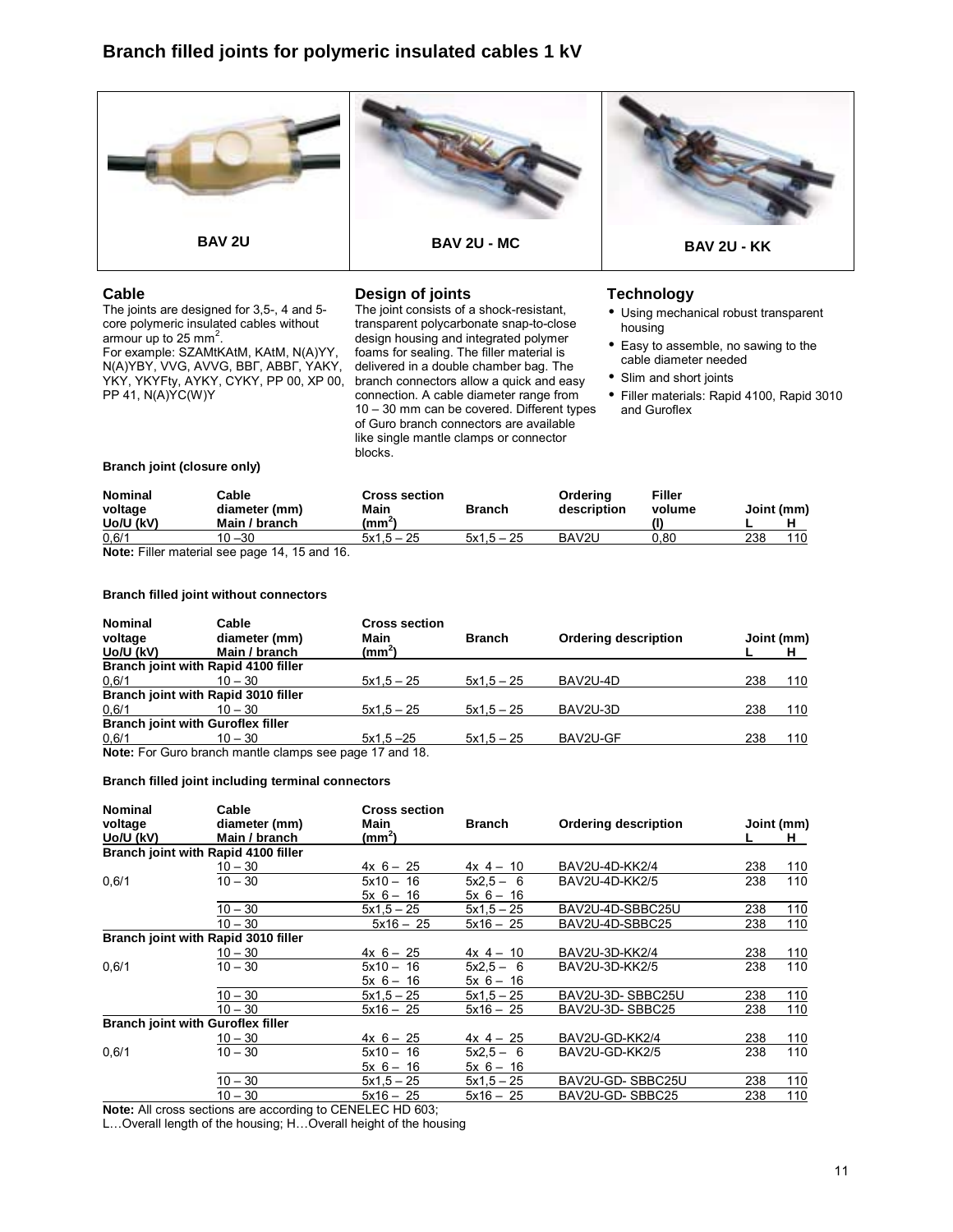

The joints are designed for 3,5-, and 4-core polymeric insulated cables without armour up to 240 mm<sup>2</sup>.

For example: SZAMtKAtM, KAtM, N(A)YY, N(A)YBY, VVG, AVVG, ВВГ, АВВГ, YAKY, YKY, YKYFty, AYKY, CYKY, PP 00, XP 00, PP 41, N(A)YC(W)Y

# **Design of joints**

The joints consist of impact-resistant, transparent polypropylene snap-to-close design (MM5) or impact-resistant, transparent polycarbonate snap-to-close design (BAV) housings and polymer foams for sealing. The filler material is delivered in double chamber bag (D) or in cans (C). A cable diameter range from  $27 - 65$  mm can be covered.

# **Technology**

- Using mechanical robust housings
- Easy to assemble, no adjustment to the cable diameter needed
- Cable strain relief clamps available
- Compact ring connectors available
- BAV can be assembled in different positions
- Filler materials: Rapid 4100, Rapid 3010 and Guroflex

#### **Branch joints (closures only)**

| <b>Nominal</b><br>voltage<br>Uo/U (kV) | Cable<br>diameter (mm)<br>Main / branch | <b>Cross section</b><br>Main<br>(mm <sup>2</sup> ) | <b>Branch</b> | Orderina<br>description | Filler<br>volume | <b>Connector</b><br>dia. max.<br>(mm) | Joint (mm) |     |
|----------------------------------------|-----------------------------------------|----------------------------------------------------|---------------|-------------------------|------------------|---------------------------------------|------------|-----|
|                                        | $27 - 55/16 - 36$                       | $4x \t35 - 150$                                    | $4x6 - 70$    | MM <sub>5</sub>         | 1.60             | 105                                   | 295        | 175 |
| 0.6/1                                  | $27 - 56/16 - 37$                       | $4x \t35 - 150$                                    | $4x6 - 70$    | BAV <sub>5</sub>        | 2.15             | 105                                   | 328        | 110 |
|                                        | $30 - 58 / 16 - 40$                     | $4x$ 50 - 185                                      | $4x6 - 95$    | BAV <sub>6</sub>        | 2.40             | 115                                   | 348        | 203 |
|                                        | $45 - 65 / 16 - 50$                     | $4x120 - 240$                                      | $4x6 - 150$   | BAVC7                   | 5.90             | 140                                   | 484        | 212 |

**Note:** Filler material see page 14, 15 and 16.

**Note:** Typical cross sections used with compact ring connectors according to CENELEC HD 603.

#### **Branch filled joints without connectors**

| <b>Nominal</b> | Cable                                    | <b>Cross section</b> |               |               |     |            |
|----------------|------------------------------------------|----------------------|---------------|---------------|-----|------------|
| voltage        | diameter (mm)                            | Main                 | <b>Branch</b> | Ordering      |     | Joint (mm) |
| Uo/U (kV)      | Main / branch                            | (mm <sup>2</sup> )   |               | description   |     | H.         |
|                | Branch joint with Rapid 4100 filler      |                      |               |               |     |            |
|                | $27 - 55/16 - 36$                        | $4x \t35 - 150$      | $4x6 - 70$    | <b>MM5-4D</b> | 295 | 175        |
| 0,6/1          | $27 - 56/16 - 37$                        | $4x \t35 - 150$      | $4x6 - 70$    | BAV5-4D       | 328 | 165        |
|                | $30 - 58 / 16 - 40$                      | $4x \, 50 - 185$     | $4x6 - 95$    | BAV6-4D       | 348 | 203        |
|                | $45 - 65 / 16 - 50$                      | $4x120 - 240$        | $4x6 - 150$   | BAVC7-4C      | 484 | 212        |
|                | Branch joint with Rapid 3010 filler      |                      |               |               |     |            |
|                | $27 - 55/16 - 36$                        | $4x \t35 - 150$      | $4x6 - 70$    | <b>MM5-3D</b> | 295 | 175        |
| 0.6/1          | $27 - 56/16 - 37$                        | $4x \t35 - 150$      | $4x6 - 70$    | BAV5-3D       | 328 | 165        |
|                | $30 - 58 / 16 - 40$                      | $4x$ 50 - 185        | $4x6 - 95$    | BAV6-3D       | 348 | 203        |
|                | $45 - 65/16 - 50$                        | $4x120 - 240$        | $4x6 - 150$   | BAVC7-3C      | 484 | 212        |
|                | <b>Branch joint with Guroflex filler</b> |                      |               |               |     |            |
|                | $27 - 55/16 - 36$                        | $4x \t35 - 150$      | $4x6 - 70$    | MM5-GD        | 295 | 175        |
| 0,6/1          | $27 - 56 / 16 - 37$                      | $4x \t35 - 150$      | $4x6 - 70$    | BAV5-GD       | 328 | 165        |
|                | $30 - 58 / 16 - 40$                      | $4x \, 50 - 185$     | $4x6 - 95$    | BAV6-GD       | 348 | 203        |
|                | $45 - 65 / 16 - 50$                      | $4x120 - 240$        | $4x6 - 150$   | BAVC7-GC      | 484 | 212        |

**Note:** For BAV products cable strain relief clamps can be ordered separately.

L... Overall length of the housing; H... Overall height of the housing;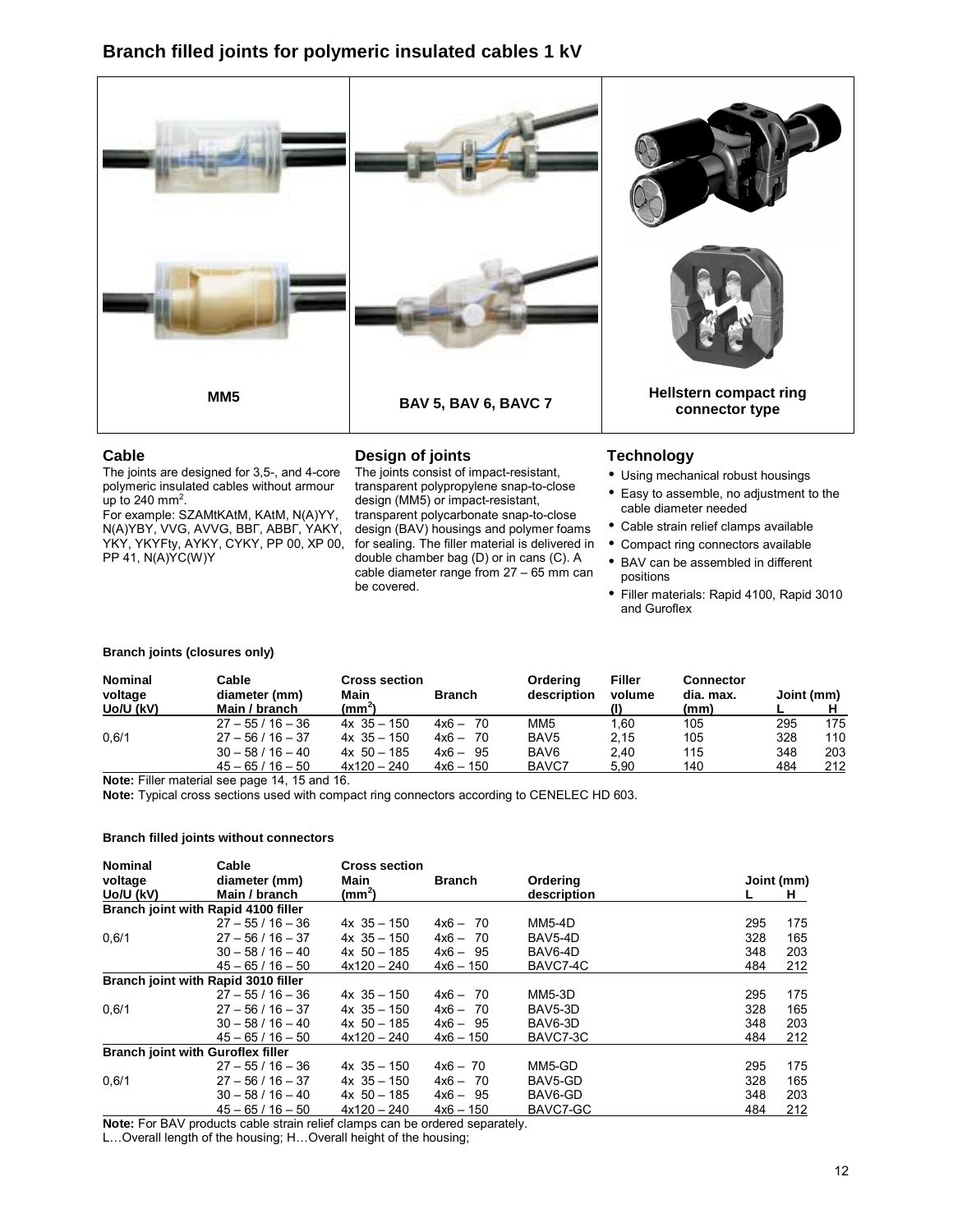**Branch filled joints for 4-core cables including compact ring connector** 

| <b>Nominal</b>                           |                     | Cross section (mm <sup>2</sup> ) |                      |     |             |  |  |
|------------------------------------------|---------------------|----------------------------------|----------------------|-----|-------------|--|--|
| voltage                                  | Main Branch         |                                  | Ordering             |     | Joint (mm)  |  |  |
| Uo/U (kV)                                | rm, sm/re, se       | rm, sm/re, se                    | description          |     | H.          |  |  |
| Branch joint with Rapid 4100 filler      |                     |                                  |                      |     |             |  |  |
|                                          | $35 - 70 / 50 - 95$ | $6 - 50 / 6 -$<br>-70            | MM5-4D-4874          | 295 | 175         |  |  |
|                                          | 70-120 / 95-150     | $6 - 50 / 6 - 70$                | MM5-4D-6875          | 295 | 175         |  |  |
|                                          | 35-70/50-95         | $6 - 50 / 6 - 70$                | BAV5-4D-4874         | 328 | 165         |  |  |
| 0,6/1                                    | 70-120 / 95-150     | $6 - 50 / 6 -$<br>-70            | BAV5-4D-6875         | 328 | 165         |  |  |
|                                          | 150 / 185           | $6 - 70 / 6 -$<br>70             | BAV6-4D-6878         | 348 | 203         |  |  |
|                                          | 185 / 240           | $6 - 70 / 6 - 70$                | BAV6-4D-6879         | 348 | 203         |  |  |
|                                          | 240/                | $6 - 70 / 6 - 70$                | BAVC7-4C-6880        | 484 | 212         |  |  |
|                                          | $-/150$             | 10- 95 / 16-120                  | BAVC7-4C-5877        | 484 | 212         |  |  |
|                                          |                     | 35-120 / 50-150                  |                      |     |             |  |  |
| Branch joint with Rapid 3010 filler      |                     |                                  |                      |     |             |  |  |
|                                          | $35 - 70 / 50 - 95$ | $6 - 50 / 6 -$<br>-70            | MM5-3D-4874          | 295 | 175         |  |  |
|                                          | 70-120 / 95-150     | $6 - 50 / 6 -$<br>-70            | MM5-3D-6875          | 295 | 175         |  |  |
|                                          | 35-70/50-95         | $6 - 50 / 6 -$<br>70             | BAV5-3D-4874         | 328 | 165         |  |  |
| 0,6/1                                    | 70-120 / 95-150     | $6 - 50 / 6 - 70$                | BAV5-3D-6875         | 328 | 165         |  |  |
|                                          | 150 / 185           | $6 - 70 / 6 - 70$                | BAV6-3D-6878         | 348 | 203         |  |  |
|                                          | 185 / 240           | $6 - 70 / 6 -$<br>- 70           | BAV6-3D-6879         | 348 | 203         |  |  |
|                                          | 240/                | $6 - 70 / 6 - 70$                | BAVC7-3C-6880        | 484 | 212         |  |  |
|                                          | $-/150$             | 10- 95 / 16-120                  | BAVC7-3C-5877        | 484 | 212         |  |  |
|                                          |                     | 35-120 / 50-150                  |                      |     |             |  |  |
| <b>Branch joint with Guroflex filler</b> |                     |                                  |                      |     |             |  |  |
|                                          | $35 - 70 / 50 - 95$ | $6 - 50 / 6 -$<br>70             | MM5-GD-4874          | 295 | 175         |  |  |
|                                          | 70-120 / 95-150     | $6 - 50 / 6 -$<br>-70            | MM5-GD-6875          | 295 | <u> 175</u> |  |  |
|                                          | 35-70/50-95         | 70<br>$6 - 50 / 6 -$             | BAV5-GD-4874         | 328 | 165         |  |  |
| 0,6/1                                    | 70-120 / 95-150     | $6 - 50 / 6 - 70$                | BAV5-GD-6875         | 328 | <u>165</u>  |  |  |
|                                          | 150 / 185           | $6 - 70/6 -$<br>-70              | BAV6-GD-6878         | 348 | 203         |  |  |
|                                          | 185 / 240           | $6 - 70 / 6 -$<br>-70            | BAV6-GD-6879         | 348 | <u>203</u>  |  |  |
|                                          | 240/                | 70<br>$6 - 70 / 6 -$             | BAVC7-GC-6880        | 484 | 212         |  |  |
|                                          | $-/150$             | 10- 95 / 16-120                  | <b>BAVC7-GC-5877</b> | 484 | 212         |  |  |
|                                          |                     | 35-120 / 50-150                  |                      |     |             |  |  |

**Branch filled joints for 3 ½-core cables including compact ring connector** 

| <b>Nominal</b><br>voltage                | Cross section (mm <sup>2</sup> )<br>Main | <b>Neutral</b> | <b>Branch</b>            | <b>Ordering description</b> |     | Joint (mm) |
|------------------------------------------|------------------------------------------|----------------|--------------------------|-----------------------------|-----|------------|
| Uo/U (kV)                                | rm, sm/re, se                            | rm, sm/re, se  | rm, sm / re, se          |                             |     | H.         |
| Branch joint with Rapid 4100 filler      |                                          |                |                          |                             |     |            |
|                                          | 70-120 / 95-150                          | 35-70 / 50-95  | $6 - 50/$<br>-6<br>70    | MM5-4D-4875                 | 295 | 175        |
| 0,6/1                                    | 70–120 / 95-150                          | 35-70 / 50-95  | 70<br>$6 - 50 / 6 -$     | BAV5-4D-4875                | 328 | 165        |
|                                          | 150 /<br>185                             | 70 /<br>70     | $6 - 50/$<br>50<br>-6    | BAV6-4D-6878.3              | 348 | 203        |
|                                          | 185/<br>240                              | 95<br>95/      | $6 - 50/6 -$<br>50       | BAVC7-4C-6879.3             | 484 | 212        |
|                                          | 240/                                     | 120/<br>120    | $6 - 50/$<br>-6<br>50    | BAVC7-4C-6880.3             | 484 | 212        |
| Branch joint with Rapid 3010 filler      |                                          |                |                          |                             |     |            |
|                                          | 70-120 / 95-150                          | 35-70 / 50-95  | $6 - 50/$<br>-6<br>70    | MM5-3D-4875                 | 295 | 175        |
| 0.6/1                                    | 70-120 / 95-150                          | 35-70 / 50-95  | $6 - 50 / 6 -$<br>70     | BAV5-3D-4875                | 328 | 165        |
|                                          | 150 /<br>185                             | 70<br>70 /     | $6 - 50/$<br>$6 -$<br>50 | BAV6-3D-6878.3              | 348 | 203        |
|                                          | 185/<br>240                              | 95/<br>95      | $6 - 50 / 6 -$<br>50     | BAVC7-3C-6879.3             | 484 | 212        |
|                                          | 240/                                     | 120<br>120/    | $6 - 50 / 6 - 50$        | BAVC7-3C-6880.3             | 484 | 212        |
| <b>Branch joint with Guroflex filler</b> |                                          |                |                          |                             |     |            |
|                                          | 70-120 / 95-150                          | 35-70 / 50-95  | $6 - 50/$<br>6-<br>70    | MM5-GD-4875                 | 295 | 175        |
| 0,6/1                                    | 70–120 / 95-150                          | 35-70 / 50-95  | $6 - 50/6 -$<br>70       | <b>BAV5-GD-4875</b>         | 328 | 165        |
|                                          | 150 /<br>185                             | 70/<br>70      | $6 - 50/$<br>-6<br>50    | BAV6-GD-6878.3              | 348 | 203        |
|                                          | 185/<br>240                              | 95<br>95/      | $6-$<br>$6 - 50/$<br>50  | BAVC7-GC-6879.3             | 484 | 212        |
|                                          | 240/                                     | 120/<br>120    | $6 - 50/$<br>6-<br>50    | BAVC7-GC-6880.3             | 484 | 212        |

**Note:** All cross sections are according to CENELEC HD 603;

L... Overall length of the housing; H... Overall height of the housing;

Other housings like T-type joints are available on request.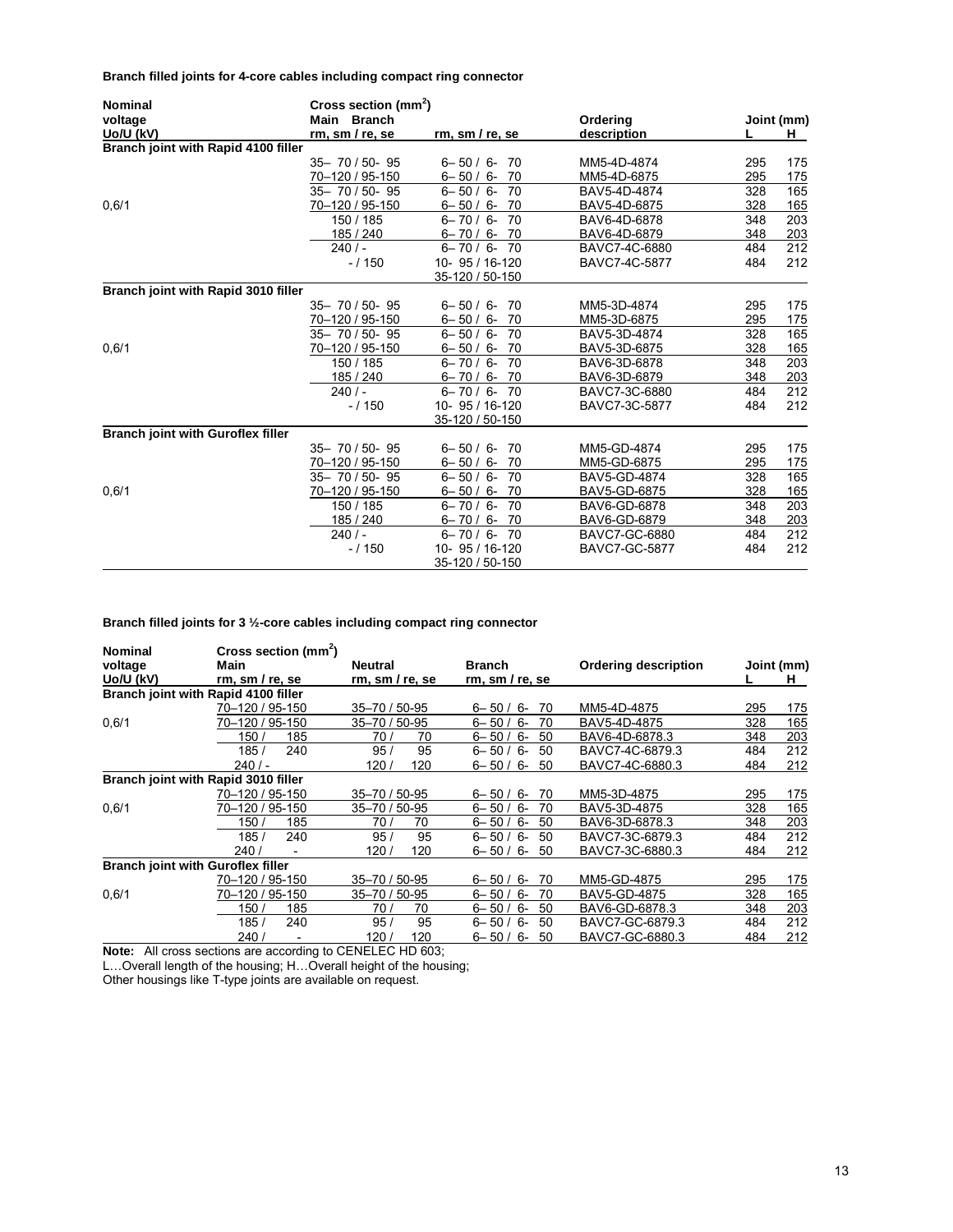



# **Properties**

Rapid 4100 is a hydrophobic, polyurethanebased 2-component resin. Rapid 4100 can be used for all underground cable joint systems up to 1kV. Rapid 4100 has excellent insulating properties and is suitable for XLPE, PE and PVC insulated cables.

# **Handling**

The resin is available either in double chamber bags or in cans. Immediately before filling the entire joint area both components will be mixed in order to start the cross-linking process. The mixture has a pot life of about 15 minutes and after that hardening starts. Immediately after filling the ditch can be closed.

# **Technical data**

- Density: Comp.A (Polyol)  $1,26$  g/cm<sup>3</sup> Comp.B (Isocyante) 1,24 g/cm<sup>3</sup>
- Viscosity @ 20°C: Comp.A 3000 mPa s Comp.B 300 mPa s
- Pot life  $@ 5^{\circ}C: ~ 25$  min @ 23°C: ~ 14 min @ 35°C: ~ 10 min
- Max. reaction temp. (300ml): 75° C
- Hardness Shore D:  $\sim$  30 40
- Tensile strength: 5 MPa
- Elongation to break: 45 %
- Min. installation / storage temp.: 5° C
- Shelf life: 2 years @ 23° C
- Color: Brown

| <b>Volume</b> | Weight                       | <b>Double</b>       | Cans                     | <b>Joints</b>    |
|---------------|------------------------------|---------------------|--------------------------|------------------|
| $(-1)$        | (~ kg)                       | <b>Chamber bags</b> |                          | used             |
| 0,35          | 0,44                         | PU4D035             | $\overline{\phantom{0}}$ | BV0, BV1         |
| 0,55          | 0,69                         | PU4D055             |                          | BV <sub>2</sub>  |
| 0,8           | 1,00                         | PU4D080             |                          | BAV <sub>2</sub> |
| 1,4           | 1,75                         | PU4D140             |                          | MM <sub>5</sub>  |
| 1,6           | 2,00                         | PU4D160             | PU4C160                  | VMY405, MM5      |
| 1,7           | 2,13                         | PU4D170             | <b>PU4C170</b>           | MM <sub>5</sub>  |
| 2,0           | 2,50                         | PU4D200             | PU4C200                  | BAV <sub>5</sub> |
| 2,4           | 3,00                         | PU4D240             | PU4C240                  | BAV <sub>6</sub> |
| 3,7           | 4,63                         |                     | PU4C370                  | -                |
| 4,8           | 6,00                         |                     | <b>PU4C480</b>           | <b>VMP600</b>    |
| 5,7           | 7,13                         |                     | <b>PU4C570</b>           | BAVC7            |
| 6,5           | 8,13                         |                     | PU4C650                  | HMY661-B, VMY950 |
|               | Nata: Other sizes an request |                     |                          |                  |

**Note:** Other sizes on request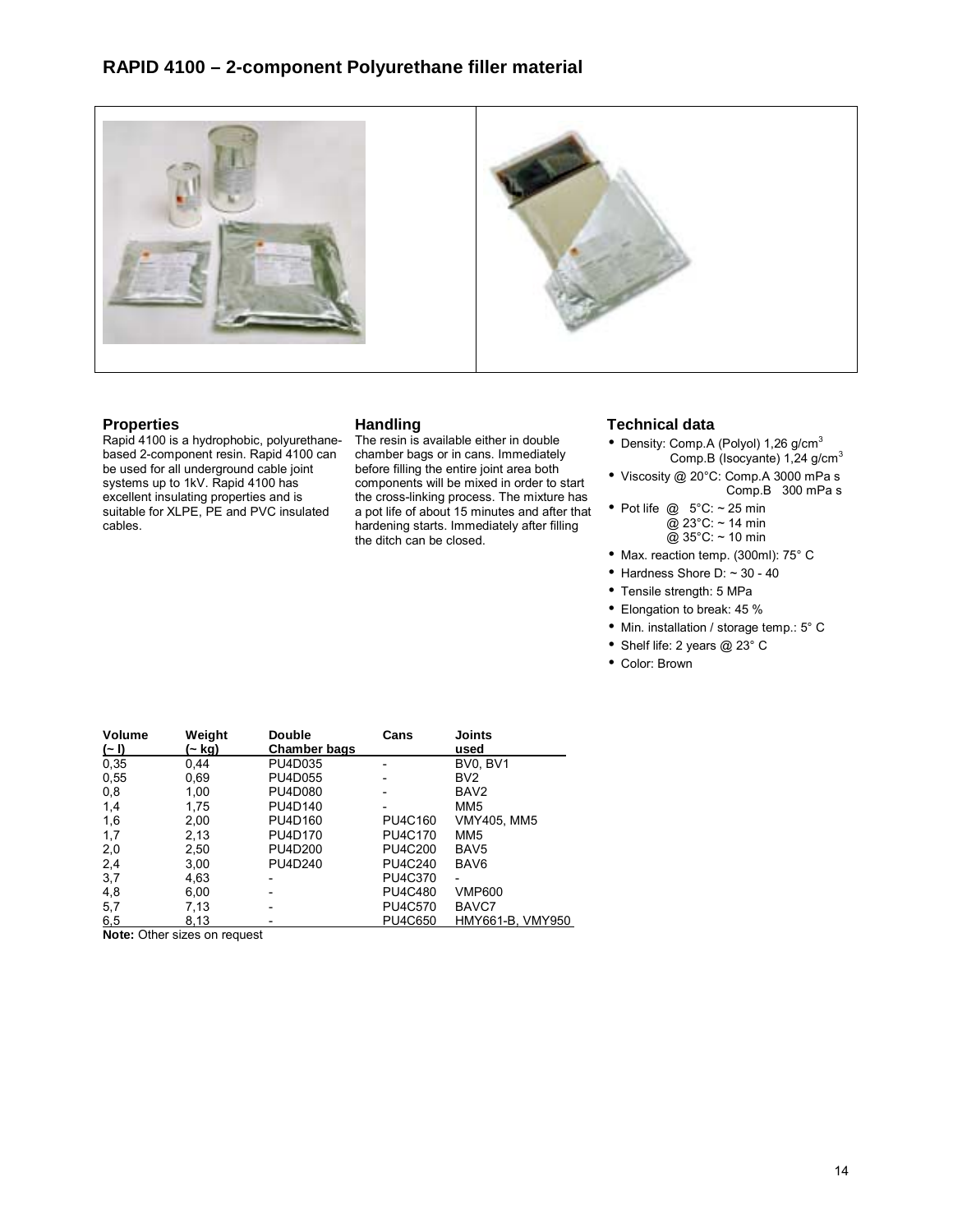



# **Properties**

Rapid 3010 is a hydrophobic, polyurethanebased 2-component resin which fulfills the requirement of E DIN VDE 0291-2:06.97. Rapid 3010 can be used for all underground cable joint systems up to 1kV. Rapid 3010 has excellent insulating properties and is suitable for XLPE, PE and

PVC insulated cables.

# **Handling**

The resin is available either in double chamber bags or in cans. Immediately before filling the entire joint area both components will be mixed in order to start the cross-linking process. The mixture has a pot life of about 15 minutes and after that hardening starts. Immediately after filling the ditch can be closed.

# **Technical data**

- Density: Comp.A (Polyol)  $1,22$  g/cm<sup>3</sup> Comp.B (Isocyante) 1,24 g/cm<sup>3</sup>
- Viscosity @ 20°C: Comp.A 3000 mPa s Comp.B 300 mPa s
- Pot life  $@ 5^{\circ}C: ~ 26$  min @ 23°C: ~ 13 min @ 35°C: ~ 9 min
- Max. reaction temp. (300ml): 80° C
- Hardness Shore D:  $\sim$  45 50
- Tensile strength: 8 MPa
- Elongation to break: 45 %
- Min. installation / storage temp.: 5° C
- Shelf life: 2 years @ 23° C
- Color: Blue

| <b>Volume</b> | Weight                       | <b>Double</b>       | Cans    | <b>Joints</b>    |
|---------------|------------------------------|---------------------|---------|------------------|
| $(-1)$        | .~ kg)                       | <b>Chamber bags</b> |         | used             |
| 0,35          | 0,43                         | PU3D035             | -       | BV0, BV1         |
| 0,55          | 0,68                         | PU3D055             |         | BV <sub>2</sub>  |
| 0,8           | 0,98                         | PU3D080             |         | BAV <sub>2</sub> |
| 1,4           | 1,72                         | PU3D140             |         | MM <sub>5</sub>  |
| 1,6           | 1,97                         | PU3D160             | PU3C160 | VMY405, MM5      |
| 1,7           | 2,09                         | PU3D170             | PU3C170 | MM <sub>5</sub>  |
| 2,0           | 2,46                         | PU3D200             | PU3C200 | BAV <sub>5</sub> |
| 2,4           | 2,95                         | PU3D240             | PU3C240 | BAV <sub>6</sub> |
| 3,7           | 4,55                         |                     | PU3C370 |                  |
| 4,8           | 5,90                         |                     | PU3C480 | <b>VMP600</b>    |
| 5,7           | 7,01                         |                     | PU3C570 | BAVC7            |
| 6,5           | 8.00                         |                     | PU3C650 | HMY661-B, VMY950 |
|               | Nata: Other sizes on request |                     |         |                  |

**Note:** Other sizes on request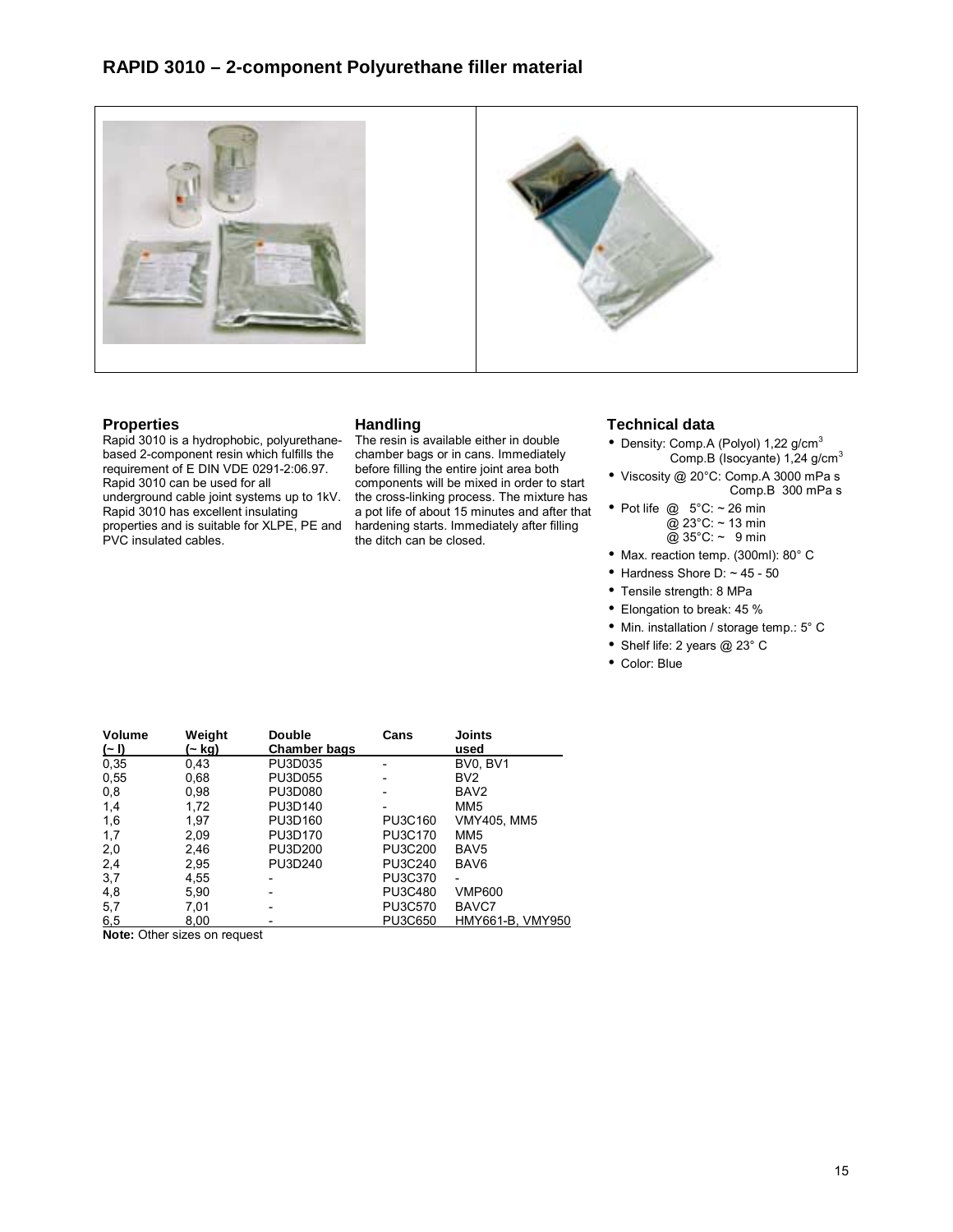# **GUROFLEX – 2-component environmental friendly filler material**



### **Properties**

Guroflex is an economical safe, easy to handle soft elastically hardening 2 component casting material based on hydrocarbone resins. Guroflex can be used for all self-supporting underground cable joint systems up to 1kV. Guroflex is suitable for XLPE, PE, PVC and paper insulated cables. Guroflex has excellent insulating properties, is hydrophobic and gives excellent corrosion protection.

### **Handling**

The resin is available either in double chamber bags or in cans. Immediately before filling the entire joint area both components will be mixed in order to start the cross-linking process. The mixture has a pot life of about 10 minutes and the hardening is without heat development. Immediately after filling the ditch can be closed.

# **Technical data**

- Dielectric strength:  $U_d$  > 10 kV/mm
- Spec. Dielectric Constant:  $\varepsilon_r \sim 4$
- Specific Vol. Resistance:  $Q_D > 10^{13} \Omega$ cm
- Relative Density:  $\rho = 1,22$  g/cm<sup>3</sup>
- Min. Storage temperature: -20° C
- Min. Installation temperature: -10° C
- $\bullet$  Hardness Shore A:  $\sim$  20
- Shelf life: 2 years @ 23° C
- Color: Green

| <b>Volume</b> | Weight | <b>Double</b>       | Cans          | <b>Joints</b>    |
|---------------|--------|---------------------|---------------|------------------|
| $(-1)$        | (~ kg) | <b>Chamber bags</b> |               | used             |
| 0.35          | 0,43   | GFD035              |               | BV0, BV1         |
| 0,55          | 0.67   | GFD055              |               | BV <sub>2</sub>  |
| 0,8           | 0,98   | GFD080              |               | BAV <sub>2</sub> |
| 1,4           | 1,71   | <b>GFD140</b>       |               | MM <sub>5</sub>  |
| 1,6           | 1,95   | GFD160              | GFC160        | MY405, MM5       |
| 1,7           | 2,07   | <b>GFD170</b>       | <b>GFC170</b> | MM <sub>5</sub>  |
| 2,0           | 2,44   | <b>GFD200</b>       | GFC200        | BAV <sub>5</sub> |
| 2,4           | 2,93   | GFD240              | GFC240        | BAV <sub>6</sub> |
| 3,7           | 4,51   | -                   | GFC370        |                  |
| 4,8           | 5,86   |                     | GFC480        | <b>VMP600</b>    |
| 5,7           | 6,95   |                     | GFC570        | BAVC7            |
| 6,5           | 7,93   |                     | GFC650        | HMY661-B, VMY950 |
| $\sim$<br>.   |        |                     |               |                  |

**Note:** Other sizes on request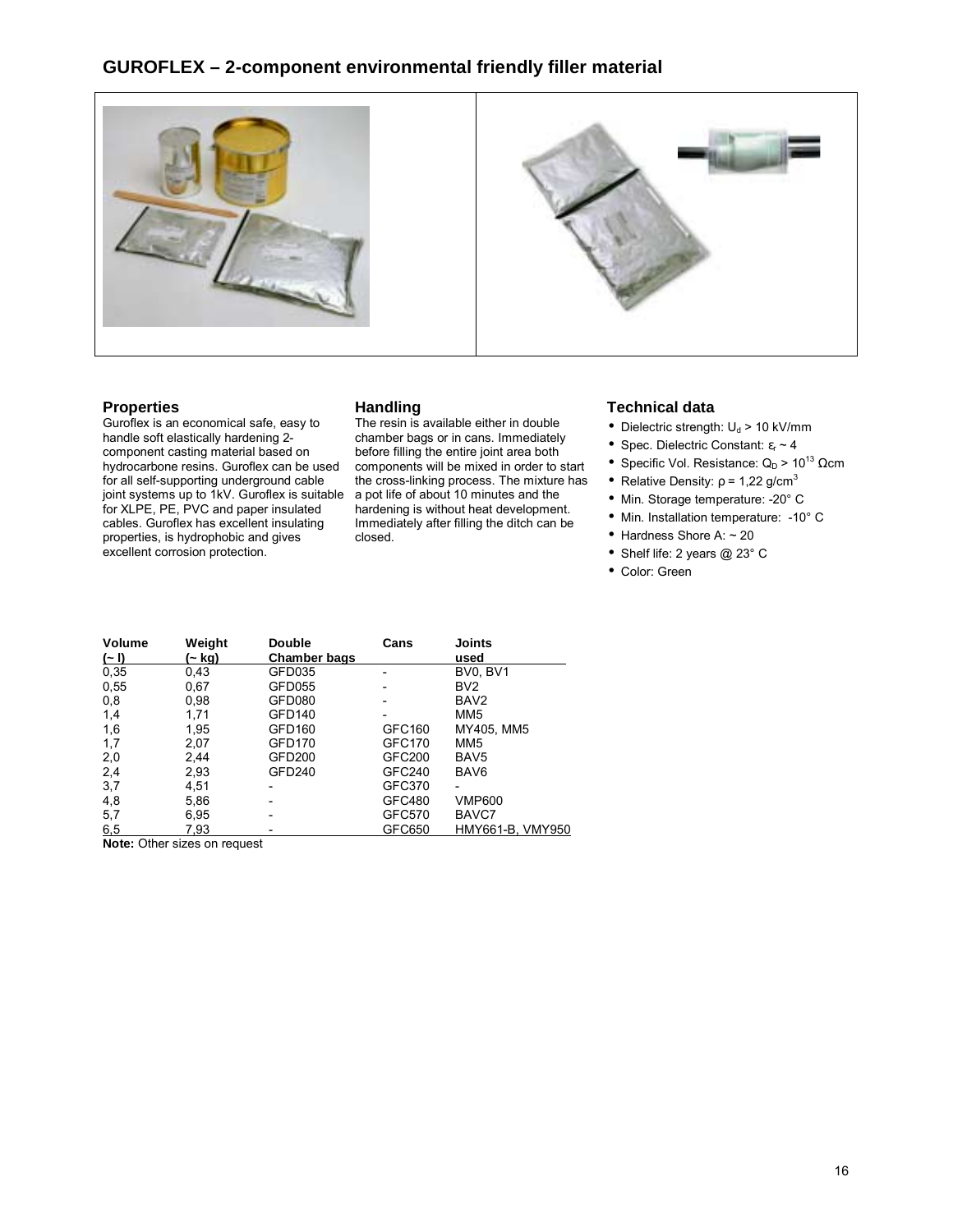# **Guro Connector Blocks**

**Inline connector blocks** 

| <b>Cross</b><br><b>Section</b><br>(mm <sup>2</sup> ) | Ordering<br>description | Packaging<br><b>Size</b><br>pcs |
|------------------------------------------------------|-------------------------|---------------------------------|
| $5x1.5 - 5x 6$                                       | KS 0                    | 15                              |
| $5x6 - 5x16$                                         | KS <sub>1</sub>         | 12                              |
| $4x16 - 4x25$                                        | KS 2                    | 10                              |



#### **Branch connector blocks**

| <b>Cross Section</b><br>Main<br>(mm <sup>2</sup> ) | <b>Branch</b><br>$\text{(mm}^2)$ | Ordering<br>description | Packaging<br><b>Size</b><br><b>DCS</b> |
|----------------------------------------------------|----------------------------------|-------------------------|----------------------------------------|
| $5x + 6 - 5x16$                                    | See table                        | KK 2/5                  |                                        |
| $4x10 - 4x25$                                      | See table                        | KK 2/4                  |                                        |

**KK2/5: 10 – 16mm<sup>2</sup>**

|                         |     |                          |    | branch (mm <sup>2</sup> ) |    |    |
|-------------------------|-----|--------------------------|----|---------------------------|----|----|
| main (mm <sup>2</sup> ) | 1,5 | 2,5                      |    |                           | 10 | 16 |
|                         | -   | $\overline{\phantom{0}}$ | -  | οĸ                        |    |    |
| 10                      |     | οĸ                       | оk | οk                        | οĸ |    |
| 16                      | οĸ  | οĸ                       | оk | ok                        | οĸ | ok |

#### **KK2/4: 16 – 25mm<sup>2</sup>**

|               | branch ( $mm2$ ) |     |    |    |    |    |  |
|---------------|------------------|-----|----|----|----|----|--|
| main $(mm^2)$ | 1,5              | 2,5 |    | 6  | 10 | 16 |  |
|               |                  |     |    | оk |    |    |  |
| 10            |                  | ok  | ok | ok | οk |    |  |
| 16            | ok               | ok  | οk | ok |    |    |  |

**Universal mantle clamp with individual branch connection and insulator cap** 

| <b>Cross section</b>       |                                  | Ordering       |   |
|----------------------------|----------------------------------|----------------|---|
| Main<br>(mm <sup>2</sup> ) | <b>Branch</b><br>$\text{(mm}^2)$ | description    |   |
| $2,5 - 25$                 | 1.5 - 25                         | <b>MC25U-I</b> |   |
|                            |                                  |                | . |

**Note:** Mantel clamps are available in packaging sizes of 4, 5 and 100 pieces



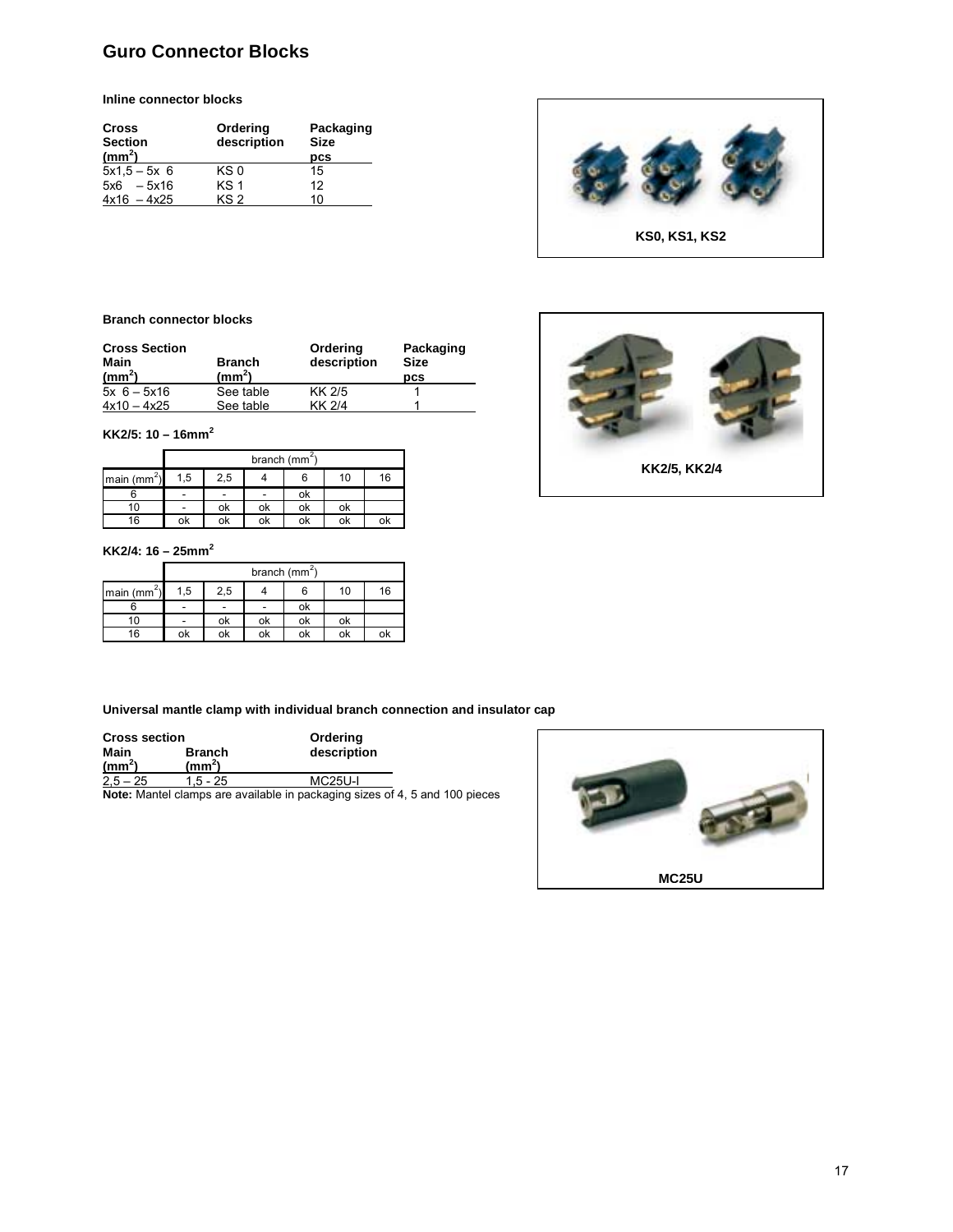### **Mantle clamps with insulator caps**

| <b>Cross section</b> |                    | Ordering                                                               |  |
|----------------------|--------------------|------------------------------------------------------------------------|--|
| Main                 | <b>Branch</b>      | description                                                            |  |
| (mm <sup>2</sup> )   | (mm <sup>2</sup> ) |                                                                        |  |
| $2.5 - 6$            |                    | <b>MC06-I</b>                                                          |  |
| $10 - 16$            | See tables         | <b>MC16-I</b>                                                          |  |
| $16 - 25$            |                    | <b>MC25-I</b>                                                          |  |
|                      |                    | Nets: Montel element are available in neclearing since of A. F. and Al |  |

**Note:** Mantel clamps are available in packaging sizes of 4, 5 and 100 pieces

### **MC06-I: 2,5 – 6mm<sup>2</sup>**

|                         | branch (mm <sup>-1</sup> ) |     |    |    |
|-------------------------|----------------------------|-----|----|----|
| main (mm <sup>2</sup> ) | 1,5                        | 2,5 |    |    |
| 2.5                     | -                          | οĸ  |    |    |
|                         | оk                         | оk  | оk |    |
|                         | оk                         | оk  | оk | оk |

### **MC16-I: 10 – 16mm<sup>2</sup>**

|               |                          | branch (mm <sup>2</sup> ) |    |    |    |    |  |
|---------------|--------------------------|---------------------------|----|----|----|----|--|
| main $(mm^2)$ | 2,5                      |                           |    | 10 | 16 | 25 |  |
| ιo            | $\overline{\phantom{a}}$ | -                         | ۰  | ok |    |    |  |
| 16            | ٠                        |                           | оk | ok | оk |    |  |
| 25            | οk                       | ok                        | οk | οk | ok | oĸ |  |

**MC25-I: 16 – 25mm<sup>2</sup>**

|              |     | branch (mm <sup>2</sup> ) |    |    |    |    |  |
|--------------|-----|---------------------------|----|----|----|----|--|
| main $(mm2)$ | 2,5 |                           |    | 10 | 16 | 25 |  |
|              |     |                           |    | ok |    |    |  |
| 16           |     |                           | ok | оk | ok |    |  |
| 25           | ok  | ok                        | οk | ok | ok | οk |  |

### **Mantle clamp without insulator cap**

| <b>Cross section</b>       |                                  | Ordering    |
|----------------------------|----------------------------------|-------------|
| Main<br>(mm <sup>2</sup> ) | <b>Branch</b><br>$\text{(mm}^2)$ | description |
| $16 - 25$                  | See table                        | MC25-5      |

**Note:** Mantel clamps are available in packaging sizes of 4, 5 and 100 pieces

### **MC25: 16 – 25mm<sup>2</sup>**

|                                                      | branch $(mm^2)$          |                          |                              |    |    |    |  |
|------------------------------------------------------|--------------------------|--------------------------|------------------------------|----|----|----|--|
| $\frac{\text{main}}{\text{main}}$ (mm <sup>2</sup> ) | 2,5                      |                          | 6                            | 10 | 16 | 25 |  |
|                                                      | $\overline{\phantom{a}}$ | $\overline{\phantom{a}}$ | $\qquad \qquad \blacksquare$ | ok |    |    |  |
| 16                                                   | -                        |                          | οk                           | ok | оk |    |  |
| 25                                                   | ok                       | ok                       | ok                           | ok | ok |    |  |